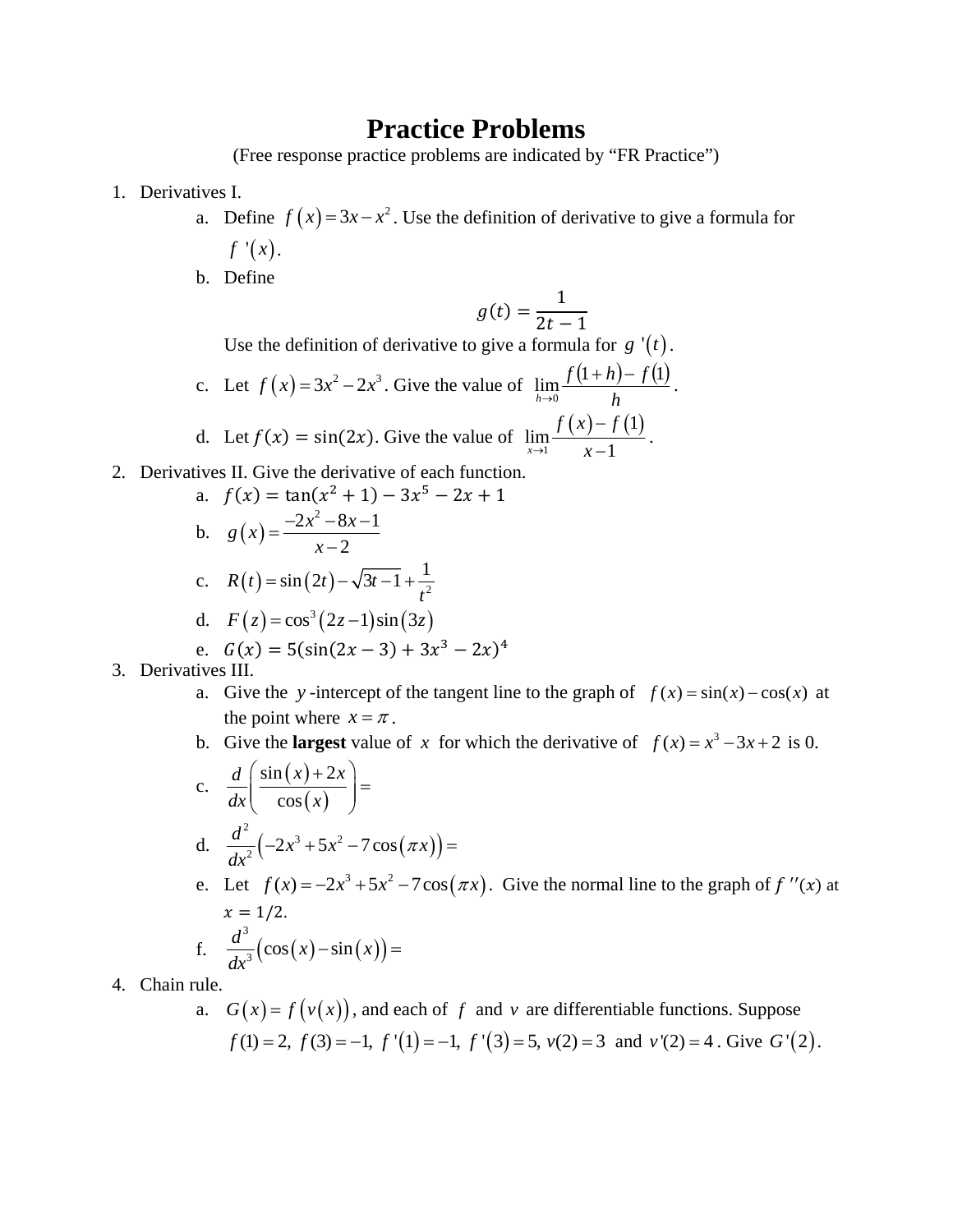- b.  $G(x) = f(v(x)) 3v(x)$ , and each of f and v are differentiable functions. Suppose  $f(1) = 3$ ,  $f(3) = -2$ ,  $f'(1) = 1$ ,  $f'(3) = 4$ ,  $v(2) = 1$  and  $v'(2) = 3$ . Give  $G'(2)$ .
- c.  $f(x) = u(v(x)) + 3v(x)$ , and each of u and v are differentiable functions. Also,  $u(3) = -1$ ,  $u(2) = 2$ ,  $v(3) = 4$ ,  $v(2) = 3$ ,  $u'(3) = -2$ ,  $u'(2) = 3$ ,  $v'(3) = 5$  and  $v'(2) = 4$ . Find  $f'(2)$ .
- d.  $G(x) = \frac{(u(x)+v(x))}{2(x+1)}$  $(x)$  $^{2}+2$  $3v(x) - 1$  $u(x) + v(x)^{2} + 2x$ *G x*  $=\frac{(u(x)+v(x))^2+2x}{3v(x)-1}$ , and each of *u* and *v* are differentiable functions. Also,  $u(3) = -1$ ,  $u(2) = 2$ ,  $v(3) = 4$ ,  $v(2) = 3$ ,  $u'(3) = -2$ ,  $u'(2) = 3$ ,  $v'(3) = 5$ and  $v'(2) = 4$ . Find  $G'(2)$ .
- 5. Rates I.
	- a. Give the rate of change of the surface area of a sphere with respect to its radius when the radius is 2 units.
	- b. An object is moving along the graph of  $f(x) = x^2$ . When it reaches the point (2,4), the *x* coordinate of the object is decreasing at the rate of 3 units/sec. Give the rate of change of the distance between the object and the point  $(0,1)$  at the instant when the object is at (2,4).
	- c. A balloon retains a spherical shape as it is inflated. In addition, the balloon has a volume that is increasing at the constant rate of  $1 \text{ cm}^3/\text{sec}$ . Give the rate of change in the surface area of the balloon when  $r = 1$  cm.
	- d. A right circular cone is expanding, and its height and radius are always equal. Also, the volume of the cone is increasing at the rate of 2 cubic inches per minute. How fast is the radius growing when the height is 2 inches?
- 6. Rates II.
	- a. The surface area of a sphere is increasing at the rate of  $3 \text{ cm}^2/\text{sec}$ . Give the rate of change of the volume of the sphere when the radius is 2 cm.
	- b. A heap of rubbish in the shape of a cube is being compacted. As it compacts, it retains its cubic shape. The change in the width of the cube is given by the

function  $\frac{dx}{dt} = -\frac{1}{t^2 + 1}$  in/sec 1  $\frac{dx}{dt} = -\frac{1}{t^2 + 1}$  in/sec, and  $x = 4$  inches when  $t = 2$  sec. Give the change in the volume of the cube when  $t = 2$  sec.

- c. A right circular cylinder is expanding, and its height and radius are always equal.
- Also, the volume of the cylinder is increasing at the rate of 1/ 2 cubic inches per minute. How fast is the surface area growing when the height of the cylinder is 2 inches?
- 7. Rates III.
	- a. On a morning of a day when the sun will pass directly overhead, the shadow of a 40 ft building on level ground is 30 feet long. At the moment in question, the angle the sun makes with the ground is increasing at the rate of  $\pi/1500$  radians per minute. At what rate is the shadow length decreasing at this instant?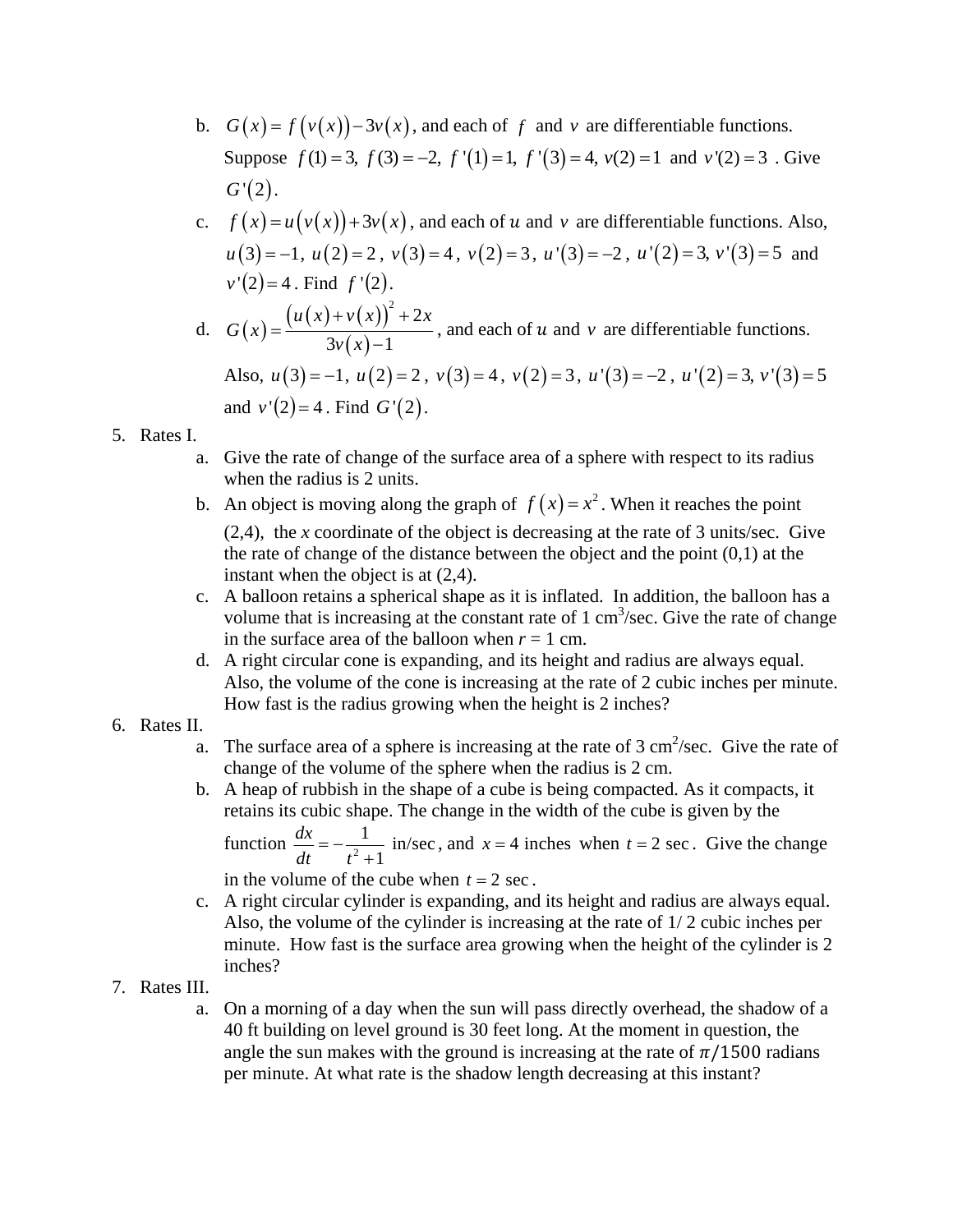- b. Aman and Hisson are flying a kite. Aman is releasing the string at the constant rate of 10 ft/sec. At a praticular moment, Hisson is jogging along the ground directly below the kite at the rate of 6 ft/sec, at a distance of 300 ft from Aman. Aman had let out 500 ft prior to that moment. How fast is the kite rising at this moment?
- c. The diameter and height of a right circular cylinder are found at a certain instant to be 10 cm and 20 cm respectively. If the diameter of the cylinder is increasing at the rate of 3 cm/sec, what change in height will keep the volume constant?
- 8. The graph of the function  $f(x)$  is shown below.



- a. Give the values where  $f'(x)$  does not exit. Justify your answers.
- b. Give an approximate sketch of the graph of  $f'(x)$ .
- 9. Determine whether each of following statements is **true or false**. Give reasons for your answers.
	- a. If  $f(x)$  is a function and  $\lim_{h\to 0} \frac{f(h)-f(-h)}{2h} = 0$ , then  $f'(0)$  exists.
	- b. The function  $f(x) = \frac{3}{4}(x-1)^{2/3}$  is differentiable at every value of x.
	- c. The definition of derivative can be used to show that  $f(x) = |x|$  is not differentiable at  $x = 0$ .
	- d.  $f(x) = x^{1/3}$  is differentiable at  $x = 0$ .
	- e.  $f(x) = \begin{cases} ax^2 x, & x < 1 \\ 2, & x = 1. \end{cases}$  It is possible to find constants a, b and c so that  $bx + \frac{c}{x}, x > 1$

 $f(x)$  is differentiable at  $x=1$ .

- 10. Derivatives and Inverses.
	- a. The function  $f(x) = x^5 + 2x^3 + 3x + 1$  is invertible. Give the y-intercept for the tangent line to the graph of  $f^{-1}(x)$  at  $x = 1$ .
	- b. Suppose  $f(-1) = 3$  and  $f'(-1) = 2$ . Give the y-intercept of the tangent line to the graph of  $f^{-1}(x)$  at  $x = 3$ .